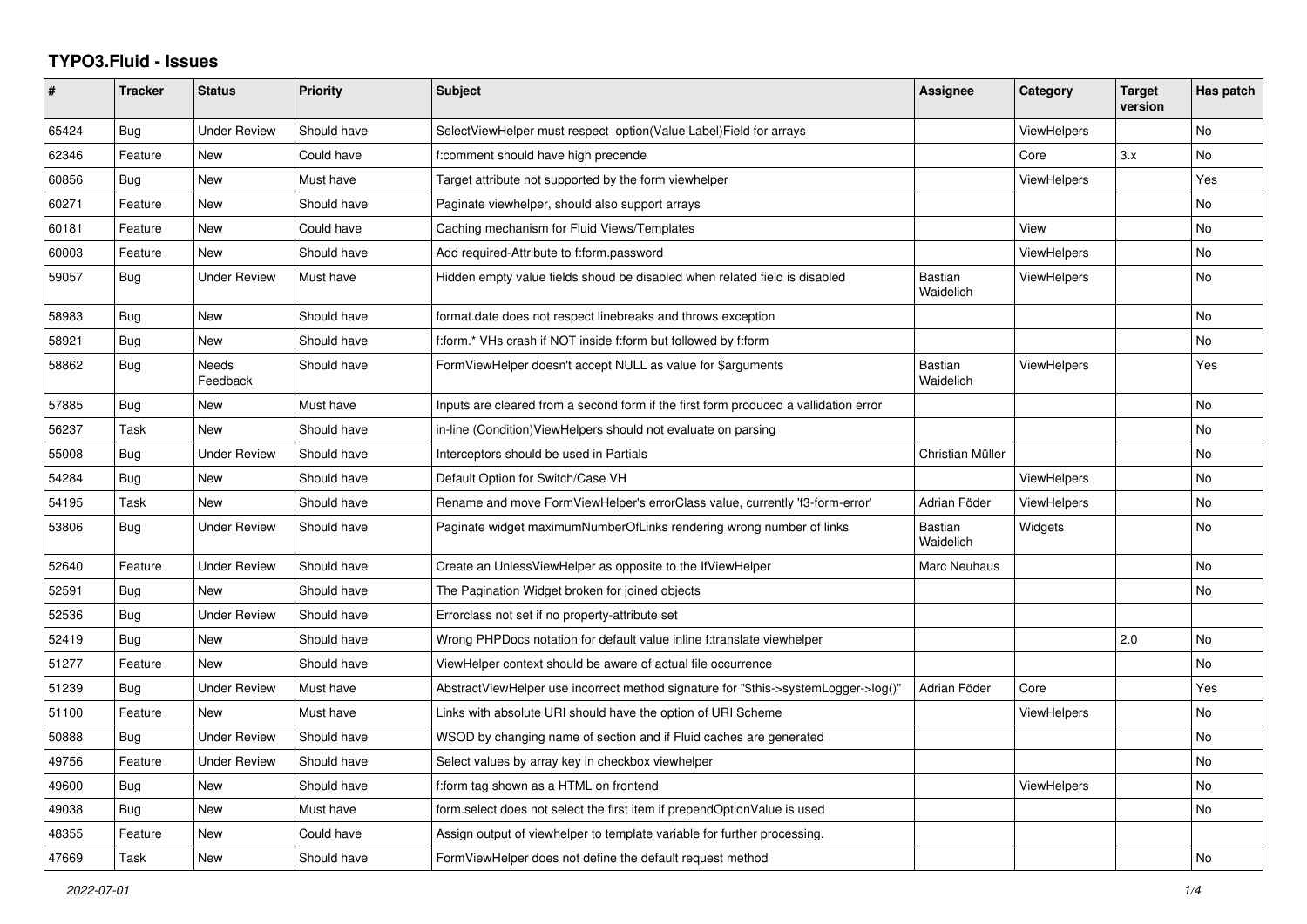| #     | <b>Tracker</b> | <b>Status</b>       | <b>Priority</b> | <b>Subject</b>                                                                                | <b>Assignee</b>             | Category    | <b>Target</b><br>version | Has patch |
|-------|----------------|---------------------|-----------------|-----------------------------------------------------------------------------------------------|-----------------------------|-------------|--------------------------|-----------|
| 47006 | Bug            | <b>Under Review</b> | Should have     | widget identifier are not unique                                                              |                             |             |                          | <b>No</b> |
| 46545 | Feature        | New                 | Should have     | Better support for arrays in options of SelectViewHelper                                      |                             |             |                          | No        |
| 46289 | Bug            | Needs<br>Feedback   | Should have     | Enable Escaping Interceptor in XML request format                                             |                             | View        | 2.0.1                    | No        |
| 46257 | Feature        | <b>Under Review</b> | Should have     | Add escape sequence support for Fluid                                                         |                             | Core        |                          | No        |
| 46091 | Task           | Needs<br>Feedback   | Should have     | Show source file name and position on exceptions during parsing                               |                             |             |                          | No        |
| 45394 | Task           | New                 | Should have     | Forwardport Unit test for standalone view                                                     |                             | View        |                          | No        |
| 45384 | Bug            | New                 | Must have       | Persisted entity object in widget-configuration cannot be deserialized (after reload)         |                             | Widgets     | 2.0.1                    | No        |
| 45345 | Feature        | Needs<br>Feedback   | Should have     | Easy to use comments for fluid that won't show in output                                      |                             |             |                          |           |
| 45153 | Feature        | <b>New</b>          | Should have     | f:be.menus.actionMenuItem - Detection of the current select option is insufficient            |                             |             |                          | <b>No</b> |
| 44234 | Bug            | <b>Under Review</b> | Should have     | selectViewHelper's sorting does not respect locale collation                                  |                             | ViewHelpers | 2.1                      | No        |
| 43346 | Feature        | <b>Under Review</b> | Should have     | Allow property mapping configuration via template                                             | Karsten<br>Dambekalns       | ViewHelpers | 2.1                      | No        |
| 43072 | Task           | <b>New</b>          | Should have     | Remove TOKENS for adding templates fallback in Backporter                                     |                             | View        |                          | No        |
| 43071 | Task           | New                 | Should have     | Remove TOKENS for adding fallback teplates in B                                               |                             |             |                          | No        |
| 42743 | Task           | New                 | Should have     | Remove inline style for hidden form fields                                                    |                             |             |                          | No        |
| 42397 | Feature        | New                 | Should have     | Missing viewhelper for general links                                                          |                             |             |                          | No        |
| 40998 | Bug            | <b>Under Review</b> | Should have     | Missing parent request namespaces in form field name prefix                                   | Sebastian<br>Kurfuerst      | ViewHelpers | 1.1.1                    | No        |
| 40081 | Feature        | <b>New</b>          | Should have     | Allow assigned variables as keys in arrays                                                    |                             |             |                          | No        |
| 40064 | Bug            | New                 | Must have       | Multiselect is not getting persisted                                                          |                             | ViewHelpers |                          | No        |
| 39990 | Bug            | New                 | Should have     | Same form twice in one template: hidden fields for empty values are only rendered<br>once     |                             | Core        |                          | <b>No</b> |
| 39936 | Feature        | New                 | Should have     | registerTagAttribute should handle default values                                             |                             | ViewHelpers |                          | No        |
| 38369 | Bug            | New                 | Must have       | Resource ViewHelpers should not fall back to request package                                  |                             | View        |                          | No        |
| 38130 | Feature        | New                 | Should have     | Checkboxes and multiple select fields should have an assignable default value                 |                             |             |                          | No        |
| 37619 | Bug            | New                 | Should have     | Fatal Error when using variable in name attribute of Section ViewHelper                       |                             | ViewHelpers |                          | No        |
| 37095 | Feature        | New                 | Should have     | It should be possible to set a different template on a Fluid TemplateView inside an<br>action | Christopher<br>Hlubek       |             |                          | No        |
| 36662 | <b>Bug</b>     | Needs<br>Feedback   | Should have     | Checked state isn't always correct when property is collection                                | Kevin Ulrich<br>Moschallski | ViewHelpers | 1.1.1                    | No        |
| 36655 | <b>Bug</b>     | New                 | Should have     | Pagination Links                                                                              |                             | Widgets     |                          | No        |
| 36559 | Feature        | New                 | Could have      | New widget progress bar                                                                       |                             |             |                          | Yes       |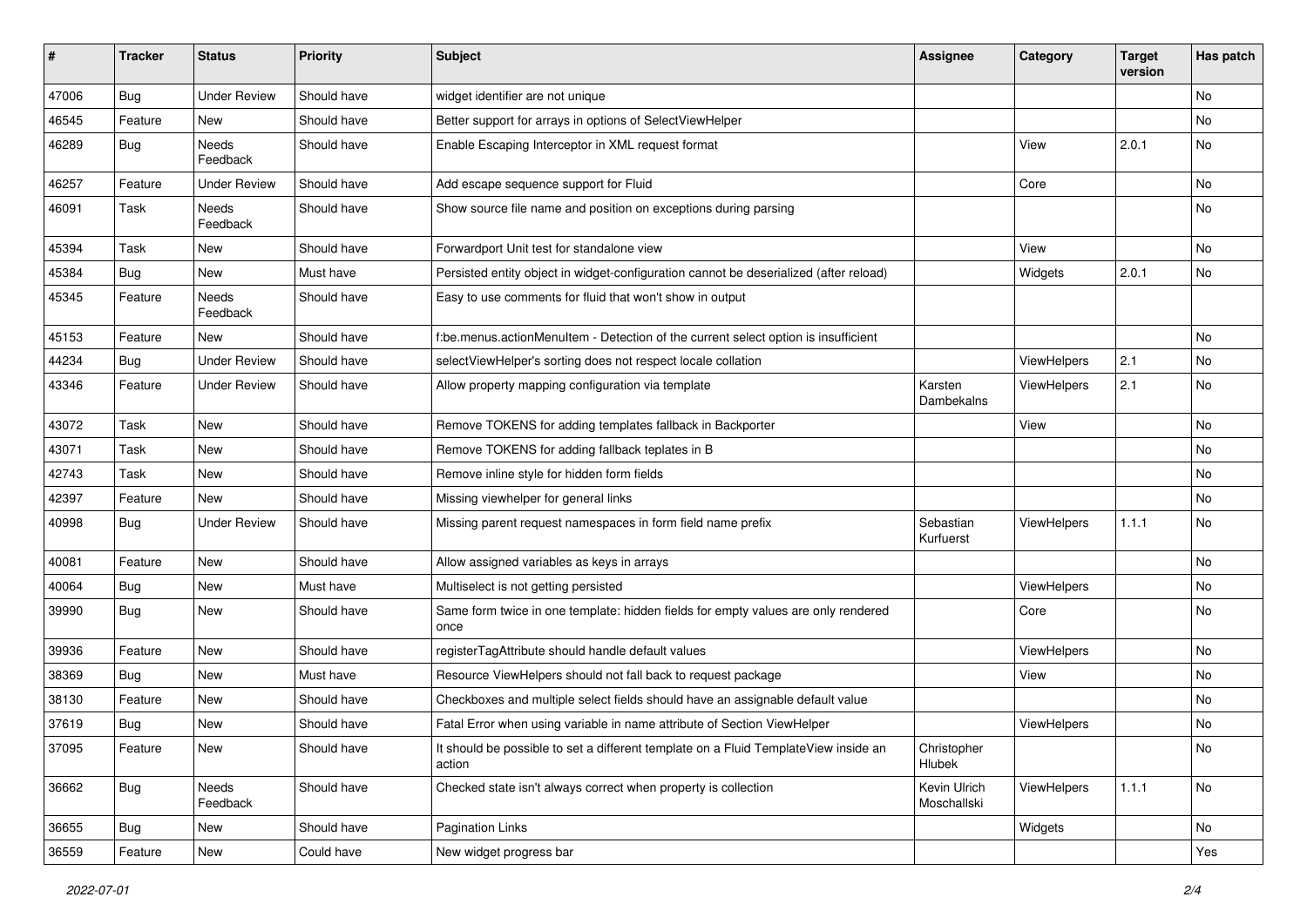| #     | <b>Tracker</b> | <b>Status</b>       | <b>Priority</b>      | Subject                                                                                                     | <b>Assignee</b>        | Category    | <b>Target</b><br>version | Has patch |
|-------|----------------|---------------------|----------------------|-------------------------------------------------------------------------------------------------------------|------------------------|-------------|--------------------------|-----------|
| 36410 | Feature        | New                 | Should have          | Allow templates to send arguments back to layout                                                            |                        | ViewHelpers |                          | No        |
| 34682 | <b>Bug</b>     | <b>Under Review</b> | Should have          | Radio Button missing checked on validation error                                                            |                        | ViewHelpers |                          | No        |
| 34309 | Task           | New                 | Could have           | Unknown ViewHelpers cause exception - should be handled more graceful                                       |                        | ViewHelpers |                          | No        |
| 33628 | Bug            | Needs<br>Feedback   | Must have            | Multicheckboxes (multiselect) for Collections don't work                                                    | Christian Müller       | ViewHelpers |                          | No        |
| 33551 | Bug            | New                 | Must have            | View helper values break out of a partial scope                                                             | Sebastian<br>Kurfuerst | Core        |                          | No        |
| 33394 | Feature        | Needs<br>Feedback   | Should have          | Logical expression parser for BooleanNode                                                                   | Tobias Liebig          | Core        |                          | No        |
| 33215 | Feature        | New                 | Should have          | RFC: Dynamic values in ObjectAccess paths                                                                   |                        |             |                          | No        |
| 32035 | Task           | New                 | Should have          | Improve fluid error messages                                                                                |                        | Core        |                          | Yes       |
| 31955 | Feature        | New                 | Should have          | f:uri.widget                                                                                                |                        | Widgets     |                          | No        |
| 30937 | <b>Bug</b>     | New                 | Should have          | CropViewHelper stringToTruncate can't be supplied so it can't be easily extended                            |                        | ViewHelpers |                          | Yes       |
| 30555 | Feature        | New                 | Could have           | Make TagBuilder more extensible                                                                             |                        | Core        |                          | No        |
| 28554 | <b>Bug</b>     | New                 | Should have          | (v4) implement feature flag to disable caching                                                              |                        |             |                          | No        |
| 28553 | <b>Bug</b>     | New                 | Should have          | improve XHProf test setup                                                                                   |                        |             |                          | No        |
| 28552 | Bug            | New                 | Should have          | (v5) write ViewHelper test for compiled run; adjust functional test to do two passes<br>(uncached & cached) |                        |             |                          | No        |
| 28551 | <b>Bug</b>     | Accepted            | Should have          | (v4) backport VHTest                                                                                        | Sebastian<br>Kurfuerst |             |                          | No        |
| 28550 | Bug            | New                 | Should have          | (v4) make widgets cacheable, i.e. not implement childnodeaccess interface                                   |                        |             |                          | No        |
| 28549 | Bug            | New                 | Should have          | make widgets cacheable, i.e. not implement childnodeaccess interface                                        |                        |             |                          | No        |
| 27607 | <b>Bug</b>     | New                 | Must have            | Make Fluid comparisons work when first element is STRING, second is NULL.                                   |                        | Core        |                          | No        |
| 26664 | Task           | New                 | Won't have this time | Clean up Form ViewHelpers                                                                                   |                        | ViewHelpers |                          | No        |
| 26658 | Task           | New                 | Won't have this time | Make Form ViewHelpers consistent                                                                            |                        | ViewHelpers |                          | No        |
| 13045 | <b>Bug</b>     | New                 | Should have          | Entity decode of strings are different between if-conditions and output of variable                         |                        |             |                          |           |
| 12863 | Bug            | New                 | Should have          | Attributes of a viewhelper can't contain a '-'                                                              | Sebastian<br>Kurfuerst | Core        |                          | No        |
| 10911 | Task           | New                 | Should have          | Tx_Fluid_ViewHelpers_Form_AbstractFormViewHelper->renderHiddenIdentityField<br>should be more reliable      |                        | ViewHelpers |                          | No        |
| 10472 | Feature        | New                 | Could have           | Fluid Standalone distribution                                                                               |                        | Core        |                          | No        |
| 9950  | Task           | New                 | Should have          | Binding to nested arrays impossible for form-elements                                                       |                        | ViewHelpers |                          |           |
| 9514  | Feature        | New                 | Should have          | Support explicit Array Arguments for ViewHelpers                                                            |                        |             |                          |           |
| 9005  | Feature        | Accepted            | Could have           | Fluid Template Analyzer (FTA)                                                                               | Sebastian<br>Kurfuerst |             |                          |           |